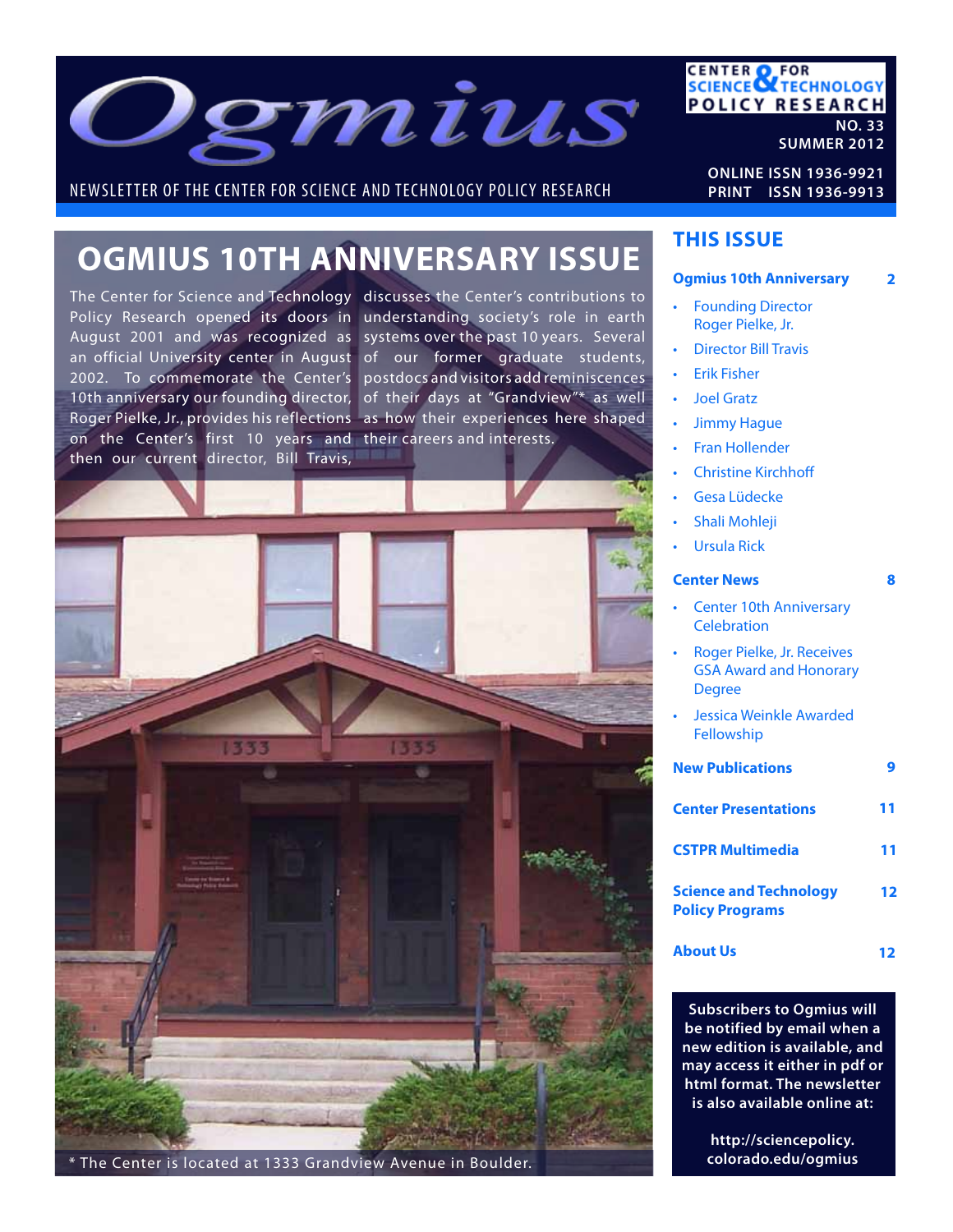## **FOUNDING DIRECTOR ROGER PIELKE, JR. (2001-2007)**

ere at the University of Colorado<br>Boulder, it is exciting to be<br>able to celebrate the 10th<br>anniversary of the CIPES Conter for Boulder, it is exciting to be able to celebrate the 10th anniversary of the CIRES Center for Science and Technology Policy Research in conjunction with the 45th anniversary of our parent organization, CIRES. Here are a few reflections looking back at the



past 10 years, and to the future of our Center.

Backin2001IdecidedtoleavetheNationalCenterforAtmospheric Research for a faculty position at the University of Colorado. I was fortunate – and hindsight shows just how fortunate – to have convinced Bobbie Klein to make the journey across town with me.

With the support and encouragement of Susan Avery, then CIRES director, we were shown 1333 Grandview as a possible home for our offices. The building at the time had been unoccupied for a while, and suffered from neglect and wear. But we saw a lot of potential and told Susan we'd take it. Consistently from the start, the support of CIRES for creating a vibrant research center focused on science and technology policy research has been the backbone of everything that we have done since those first days.

Early in the fall semester of 2001, we then made perhaps our best decision in the hiring of Ami Nacu-Schmidt. I say we, though as is typically the case, it would be far better to say that Bobbie decided and I trusted her good judgment. There can be no doubt that the heart of the Center – the two people who have made it what it is today – are Bobbie and Ami. But I am getting ahead of the story. We then got to work.

By the fall of 2002 we had successfully met the criteria of establishing a new research center on campus, and set forth doing all of those things needed to institutionalize a presence on campus. A wonderful website followed, then a Graduate Certificate Program, a very big NSF grant, a parade of presidential science advisors, courses, students, visitors and a growing staff.

For me, however, the true test of institutional success in a university setting is a successful leadership transition. So when my term was up as Center director, I literally packed up and left town, making my way to Oxford for a sabbatical. The transition to a new director was not without its uncertainties, but in the end the Center was fortunate to have Professor William Travis take over the leadership of the Center.

Bill has had a wonderful successful term as director, having overseen a dramatic expansion of the Center – which on the eve of its 10th anniversary now totals 6 tenure-track faculty members. Ben Hale, Lisa Dilling, Max Boykoff and Deserai Crow are now members of the Center, representing an all-star line-up



**PHOTO FROM THE PAST | Dr. John Marburger III being interviewed by Roger Pielke, Jr., February 14, 2005**

of scholars. Each has made an individual mark on the University and beyond, ensuring that the Center's best years still lie ahead.

Thanks to Bill's skilled leadership the Center is extremely well positioned for whatever comes next. Our Center and its programs have been emulated at other universities and our record of scholarly achievement quite literally speaks for itself. I am also very proud of our collective achievements in education and especially outreach, where a student project call the "Prometheus blog" (what is a "blog" I asked skeptically at the time?) turned into one of the most widely accessed websites on all of campus and a major outlet for national and international science policy discussions.

With all of these successes, I am most proud of the students who we have had the privilege of working with. They come from across various departments on campus, many from Environmental Studies, and are seeking various degrees. Our alums today are in the private sector, government (local, state, federal), civil society and academia, and make up a rich network of talent and expertise. (Side note: Alums, do remember that the naming rights for our Center endowment remains open!) Seeing their successes and now working with many of them as peers has perhaps been for me the most rewarding aspect of our first 10 years.

An anniversary provides a wonderful excuse to look back and look ahead. For the CIRES Center for Science and Technology Policy Research the view looks bright in both directions.

Congrats to all, and here is to the next 10 years!

Roger Pielke, Jr., Director 2001-2007 Center for Science and Technology Policy Research Professor, Environmental Studies Program University of Colorado Boulder pielke@colorado.edu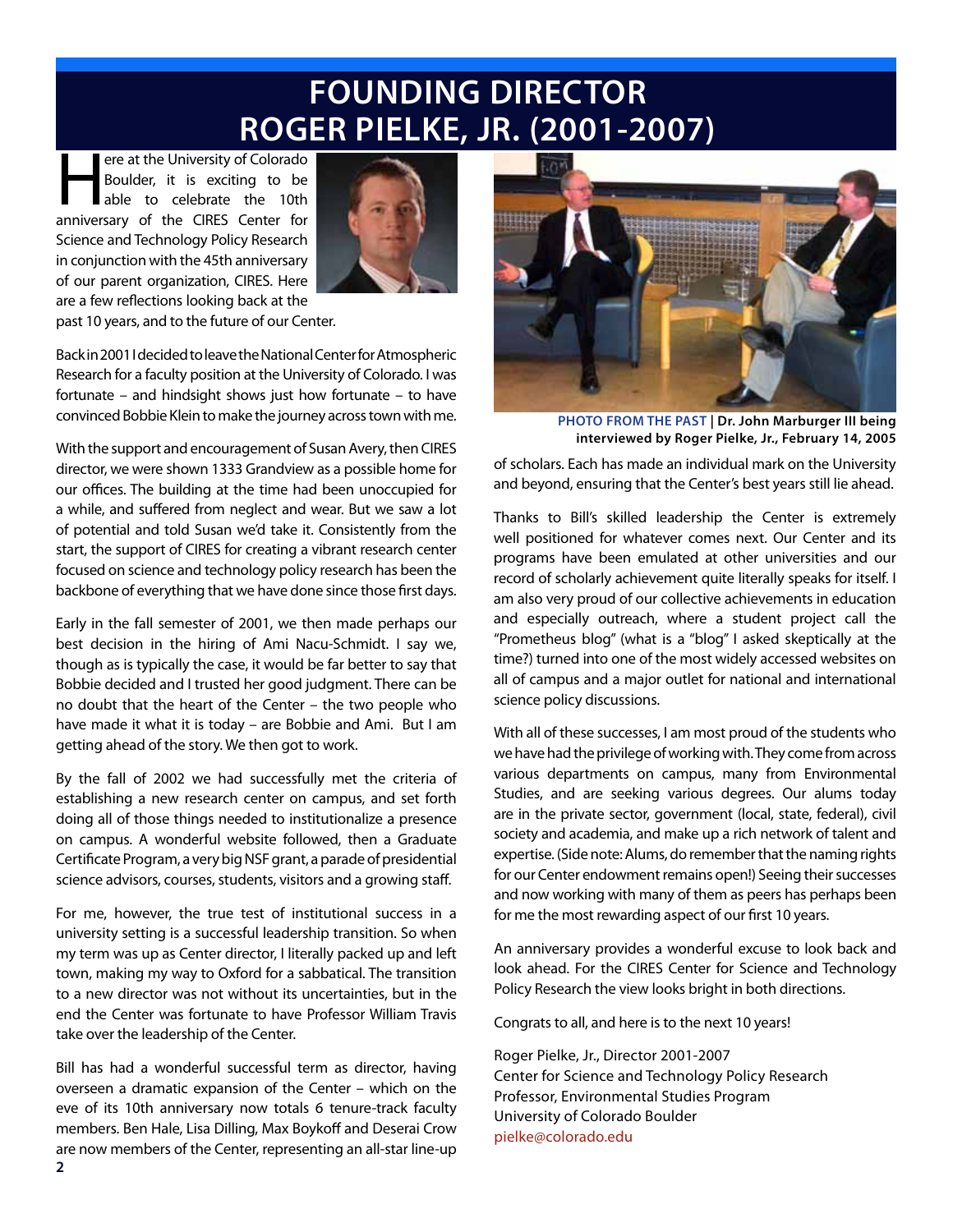## **DIRECTOR BILL TRAVIS**

**Our growing community of current and past faculty and students has contributed to the environmental social sciences in a myriad of ways, especially focused on the choices that people make in treating the environment and in responding to challenges like natural hazards, climate change, and variability.** 

**- Bill Travis**

What does it mean to be a social<br>science research center in<br>institute? Not to box us in but a box science research center in an environmental science institute? Not, to box us in, but a box is one way to explore the roots of the social-ecological sciences. Formulations of earth systems science are often encapsulated in so-called "wiring



diagrams" of interacting variables meant to sum up whole systems. In early formulations a box resided somewhere in this wiring diagram that was labeled something like "society" or "humans". Like the other "subsystems" in the diagram, this one encompassed much more complexity than its modest size and appearance in the diagram signaled. Even as other system boxes were filled in with detail, the social box often sat blank, not because social scientists knew so little about human behavior, but because so few social scientists were yet engaged in the enterprise of explaining how earth systems functioned, and this was partly because few social scientists



saw humans as part of the earth system. Still, the mostly-blank box beckoned, and some social scientists joined in the effort with theories and evidence for how humans behaved in the environment, how they changed earth systems, and how they responded to those changes.

As a social science unit in a natural institute,

Bill Travis introducing guest speaker <sup>the Policy Center</sup> **Mike Hulme, November 4, 2010** represents a **PHOTO FROM THE PAST SCIENCE** 



**PHOTO FROM THE PAST CSTPR faculty particiating in panel discusion about geoengineering, March 29, 2010**

continuing effort to illuminate that society box in the old earth system diagrams, an effort now heading into its second decade. In the last decade, and indeed in the four decades since the first earth system diagrams were created, a growing body of work on human behavior, decision-making, policy choices, and environmental impacts has enriched our understanding of both the earth and people, yielding new insights into social-ecological systems. As reflected in this 10th anniversary issue of Ogmius, our growing community of current and past faculty and students has contributed to the effort in a myriad of ways, especially focused on the choices that people make in treating the environment and in responding to challenges like natural hazards, climate change, and variability in earth sub-systems such as the carbon and hydrologic cycles. The complexity hidden in the "society" box of those early earth system diagrams has been partially clarified, and in just the decade that the Center has existed, the questions put to social scientists increasingly attend not only to how humans behave in the environment, but how humans should manage earth systems, that is, what should be our policy for the earth system. Differences between what we do, and what we should do, to perturb earth systems, and perhaps to achieve sustainability—the diagnostic, prognostic and prescriptive elements of research----will continue to pose questions for the future researchers at the Center.

Bill Travis, Director

Center for Science and Technology Policy Research Associate Professor of Geography University of Colorado Boulder william.travis@colorado.edu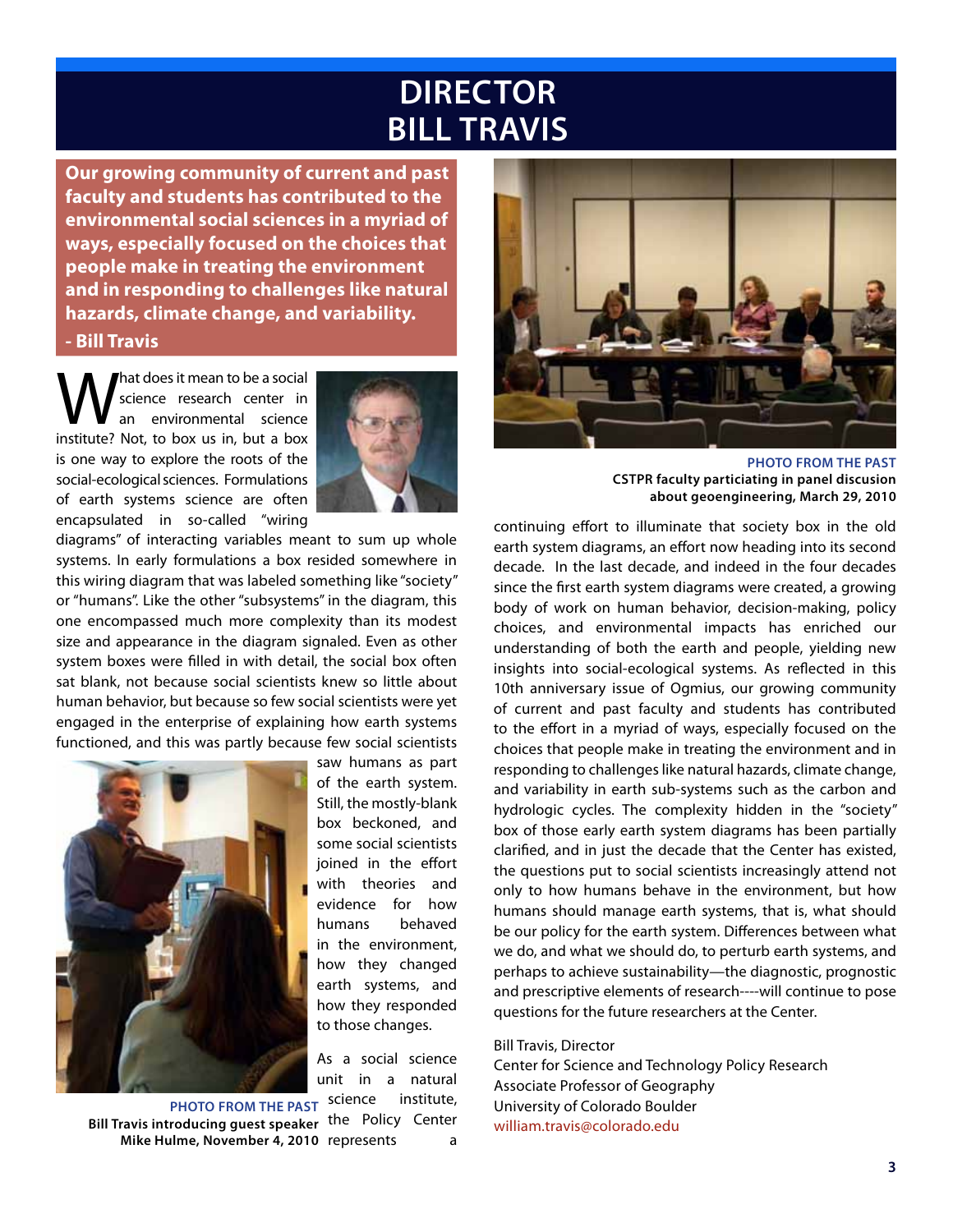### ERIK FISHER

I t's a pleasure to think back on my time at the Center for Science and Technology Policy Research. Nestled in between sleepy bungalows on Grandview Avenue, the Center



was home to some of the liveliest debates on campus. At any point during the semester, upon entering the building by one of two weighty doors that presented something of a benign dilemma to the first time visitor, one could regularly expect to find gatherings that drew scientists of all kinds, worldly philosophers, and an intriguing variety of local and national policy practitioners. Surrounding the mysterious twin staircase that offered multiple routes to the same destination, the cloistered network of hallways, desks, and offices always seemed to me to be bursting not just with people, but with ideas and possibilities. Some ten years later, after an initial email inquiry to Roger

[Pielke, Jr.] about the 'Science Wars', which soon after led to my rapid immersion in all things science policy and policy sciences, I can still trace elements of my own frameworks and methodologies—which have come to be applied in over 30 science and engineering laboratories in a dozen countries across three continents (http://cns.asu.edu/stir)—to sources of insight, inspiration and critical reflection that he and others at the Center introduced me to and helped me think through.



**PHOTO FROM THE PAST | Erik Fisher giving a talk in 2009**

*Erik Fisher, research scientist and doctoral student, CSTPR 2003- 06; Ph.D. ENVS 2006; currently assistant professor in the School of Politics and Global Studies and the Consortium for Science, Policy and Outcomes (CSPO) at Arizona State University; assistant director for international activities at the Center for Nanotechnology in Society (CNS-ASU); director of the Socio-Technical Integration Research (STIR) project.*

### JOEL GRATZ

spent "College Part II" at the<br>Center (some call this time period<br>"Graduate School", but I like my<br>title). For three years from 2003-2006, spent "College Part II" at the Center (some call this time period "Graduate School", but I like my I had an amazing experience that was 'just right'. Just the right amount



of learning vs fun, just small enough to know everyone but just big enough to get a diverse set of opinions. Just focused enough to get a grasp of a topic but just integrated enough to let me reach out and get an MBA along the way. I enjoyed almost every day I spent on Grandview, but one day proves more memorable than the others...

It was my Master's Thesis defense with Roger Pielke, Jr. and two other advisors from the private sector who had flown to Boulder just for the event. During my presentation, I had a small audience in addition to my advisors. The audience was my dad and my roommate Jen. As I started my talk, I had no idea that my dad had communicated with Jen for weeks leading up to these day. My dad had concocted a plan. A very funny plan. As I flipped to my fourth or fifth slide, my dad and Jen -- sitting next to each other -- held up signs. Since they were behind my advisors, the only person that could see the signs was me. And what did these signs say? One was in the shape of a big "D", and the other was in the shape of a white picket fence. Yep, my dad took a signature move out of the



**PHOTO FROM THE PAST | Joel Gratz giving a talk in 2005**

football fan's playbook and brought the "D-Fence" cheer to Grandview. I laughed out loud at the time, and can look back and laugh still...because ultimately I did pass the defense.

Roger Pielke, Jr. keeps reminding me that when my business takes off, he'd be happy for me to set up a fund to support the center. Hopefully that day isn't too far off!

*Joel Gratz, graduate student CSTPR 2003-06; MBA/MS, Meteorology and Policy, 2006; Founder & Meteorologist, www. Opensnow.com and www.ChanceOfWeather.com.*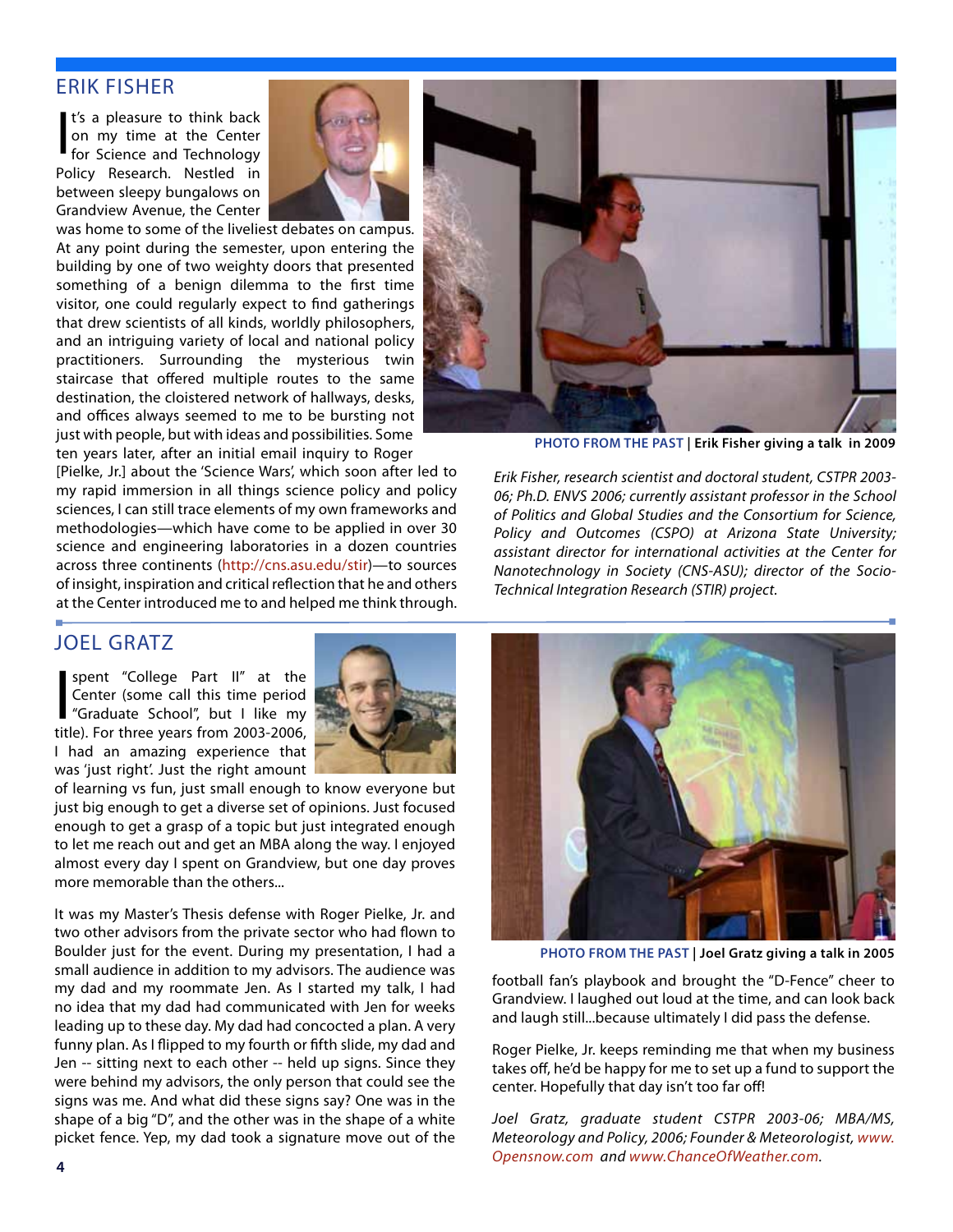### JIMMY HAGUE

When I reflect on the Center<br>Folicy Research on the<br>Accasion of its 10th anniversary for Science and Technology Policy Research on the occasion of its 10th anniversary, I am reminded of how the Center became a second home during my



time at the university. This certainly had something to do with the number of hours I spent there. However, the converted bungalow on the north end of campus was also a welcoming alternative to the staid academic settings of the main campus.

My desk space – where, if you craned your neck at the right angle, you could just see the Flatirons – was much preferred to the windowless, cinderblock cubes inside Folsom Field. The office became home to myriad books, papers and even gym clothes of mine, much to the chagrin of my officemates. The wide front porch became an extension of the classroom, especially on sunny days when conversations would continue long past the end of class.

Disregarding every other structure on the street, I usually referred to the Center simply as "Grandview." In my two short years there I saw dozens of people come through Grandview. The students, faculty and staff became like family. They challenged me to think about policy like I never had before. I learned to understand my biases and values and the biases and values of others when working on a policy problem. This is a critical skill working in the U.S. Senate where an appreciation for opposing viewpoints is a good prerequisite for finding compromise.

The students, faculty and staff at the Center were my friends away from class as well. I may never forget debating the shortcomings of the linear model with classmates at the Sundowner over pitchers of cheap beer.

### FRAN HOLLENDER

In the fall of 2011, I was a visiting<br>graduate student at CSTPR to<br>conduct research for my Master's<br>thosis Whon Later asked Boger Piolko n the fall of 2011, I was a visiting graduate student at CSTPR to thesis. When I first asked Roger [Pielke, Jr.] whether he thought there would be an opportunity for me to come to Boulder for a semester, I had no idea that my stay would change my career choices.



Coming over from the University of Vienna I was new to American academic culture, but the relaxed and friendly atmosphere at the Center immediately put me at ease. From the regular organized colloquia to the productive personal consultations my time there helped me broaden my horizon. I was able to make use of the excellent resources and engage in interesting discussions and hear about topics I would have never considered!

**I learned to understand my biases and values and the biases and values of others when working on a policy problem. This is a critical skill working in the U.S. Senate where an appreciation for opposing viewpoints is a good prerequisite for finding compromise. - Jimmy Hague**

Working for a senator from Colorado, I have the pleasure of continuing those debates and frequently collaborating with current and former Center personnel in our respective professional careers. The friendships I made at the Center are a valuable professional network of dedicated civil servants, analysts, lawyers, business people and others who share a common policy language.

This may prove to be the most lasting impact of the Center. It has created a wide wake in its ten short years of existence that is spreading out to many policy shores. The ideas and methods taught at the Center are rippling through the academic, government, non-profit and private sectors alike. I am eager to see what waves the next decade of Center graduates will make.

*Jimmy Hague, graduate student at CSTPR 2005-2007; M.S. ENVS 2007; Legislative Assistant for Senator Mark Udall (CO).*



During my short stay I got to know many interesting people who helped me in various ways. There was always someone to help me with administrative issues, give me feedback on my writings or just brainstorm – or pick up coffee from Starbucks! (thanks Bill!) Of course, the amazing setting of Boulder also helped make my stay awesome. Up until last summer I actually hated hiking – but living next to the Mount Sanitas trailhead and seeing the Flatirons every day on the way to the office turned that completely around. After I returned to Vienna, I decided to pursue a Ph.D. after finishing my Master's degree this year.

In the end, I have not only made new friends and spent a great time in one of the best cities I've lived in so far, but also found the encouragement and motivation to set higher academic goals for myself than I'd ever imagined. I am thankful for having had the opportunity and look forward to seeing everyone again!

*Fran Hollender, CSTPR 2011 visiting graduate student, M.A. Science, Technology and Society 2012, University of Vienna.*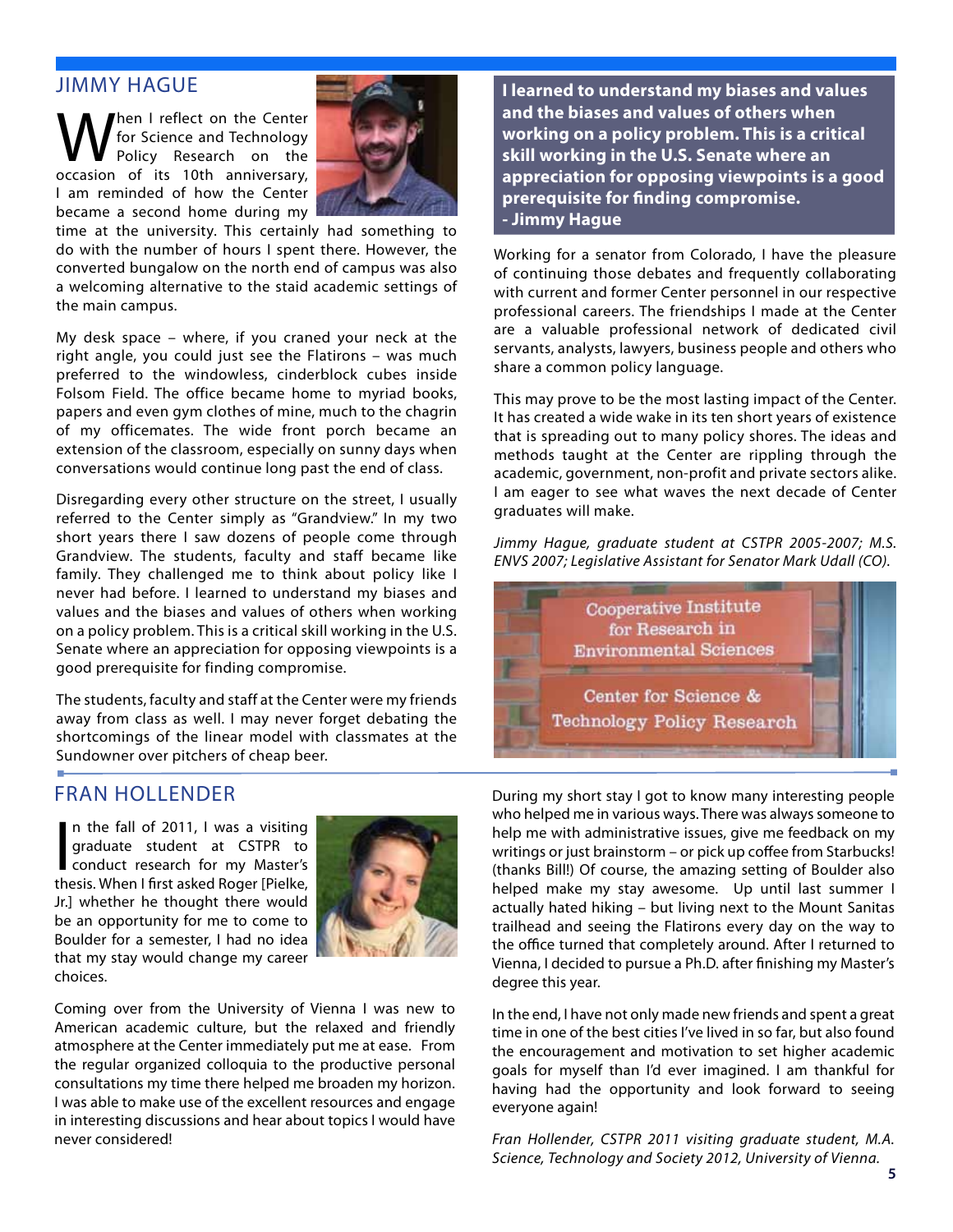### CHRISTINE KIRCHHOFF

My first days at the Center were quiet. It was the summer and the usual hustle and bustle of the academic year had already faded. Sarah [Erskine], Bobbie [Klein], Bill [Travis] and my mentor, Lisa [Dilling], were the first



people Isaw in those early days and to a person they all made me feel welcome and at home there. Lisa and I got to work quickly outlining a proposed work plan to investigate the legal and procedural aspects of management and planning of water resources by U.S. states to understand what made states more or less adaptive under stress and change (including climate change). As summer turned to fall, I was invited to participate in other projects (Lisa's IDCA project) which helped to broaden my experience and understanding of research design, scientific collaboration, and interactions between practitioners and scientists that help to shape and inform research. It also gave me a chance to expand my network both at the Center and more broadly. Also in the fall, the Center's seminar series started back up. The seminar (and others on campus) was a great venue for learning more about science and policy through the sharing of ideas and research that others at the Center and around campus (and beyond) were doing.

Working on our states research effort and attending meetings and seminars really helped broaden my intellectual **My experience at the Center went beyond expanding my thinking about research at the interface of science and policy.** 

### **- Christine Kirchhoff**

interests and academic network and paved the way for future collaborations. In addition to these more formal interactions were less formal conversations where I learned (among other things) more about what it means to be an academic, where to find a good, inexpensive meal, and where to cross-country ski in the winter. If only I could ski! (Thanks Bill and Bobbie for taking me out on the trails and showing me how it's done!)

Overall, my experience at the Center went beyond expanding both my thinking about research at the interface of science and policy and my personal and professional network to something less tangible and harder to describe. The best I can do is to say being in Boulder leaves a subtle imprint. I left with new ideas and experiences, fond memories, and a hankering to get back!

*Christine Kirchhoff, CSTPR Research Associate (Postdoctoral), 2010-2011, Ph.D. 2010 University of Michigan, Research Fellow (Postdoctoral)*

## GESA LÜDECKE

am truly grateful to have had th<br>chance to spend a term (fall 2010<br>in Boulder, and to get a close look a<br>CSTPR and its different fields of work. am truly grateful to have had the chance to spend a term (fall 2010) in Boulder, and to get a close look at

Due to the fact that climate change

communication in the media from the recipient's perspective just has started to arouse interest among German scholars, I decided to profit from the further developed experience in this field abroad. At CSTPR I met Maxwell Boykoff, who strongly helped me to deepen my knowledge of environmental and climate change communication in the media, and helped me to get any possible opportunity to improve my professional work, and intensify my methodological skills.

I experienced CSTPR and its team as a wonderful and stimulating environment for me as a visitor from abroad.

During my time in Colorado I met many interesting people who helped me in bringing forward my ideas and notions concerning my work. I experienced Boulder as a wonderful and inspiring place for both work and living!

Thank you again for your support and a wonderful time in beautiful Boulder! All the best to you, and hopefully see you soon!

*Gesa Lüdecke, Visiting researcher, CSTPR August-December 2010, Ph.D. at Leuphana University of Lueneburg, Germany. Currently employed as research assistant at Leuphana.*



**PHOTO FROM THE PAST | Dr. Neal Lane and Roger Pielke, Jr. during the Center's 2005 Presidential Science Advisor Series.**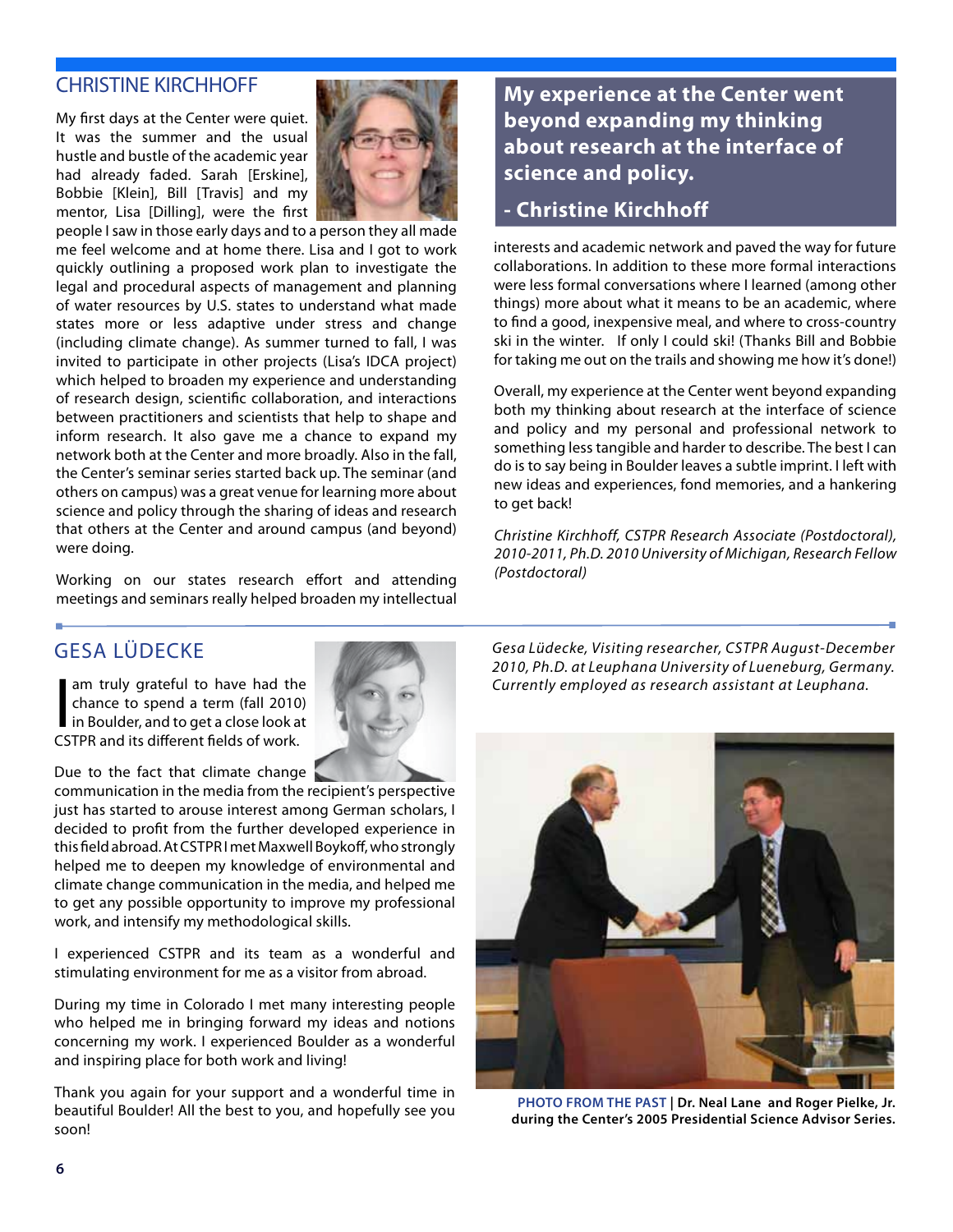### SHALI MOHLEJI

The Center for Science and<br>Technology Policy Research<br>provided an invaluable education<br>to me while I was a doctoral student he Center for Science and Technology Policy Research providedan invaluable education studying science policy. Through my courses, I learned to conceptualize



scientific research based on missions, assess the decisions that shape the future of science, and strategize on methods to maximize science for decision making. Beyond these issues, my advisor - Roger Pielke, Jr. - encouraged me to think about the role of scientists when they engage in the policy process. This considers how the scientist can provide useful information to decision makers while maintaining the integrity of the scientific enterprise and the scientific profession; ultimately protecting the status of both from becoming simply a special interest. This issue has proven to be the most important lesson for me, both personally and professionally.

After graduating from the University, I moved to Washington, D.C. where I now work in science policy at the federal level. Washington D.C. is the home for federal policy work and therefore a hub for federal science policy. As the scientific enterprise is increasingly recognizing the importance of the intersection between science and policy, more scientists are getting involved in the science policy arena, sometimes unwittingly. Without the opportunity for formal consideration of such issues, many groups are unaware of the need to maintain the integrity of the scientific enterprise while many other groups are unaware of how to maintain the integrity of science. Therefore I have found it extremely important to share my knowledge on such issues and to personally proceed accordingly by engaging in a manner where I can provide and convey useful scientific information to decision makers without crossing the line into advocacy. In an environment

### URSULA RICK

The Center for Science and<br>Technology Policy Research was<br>instrumental in changing my<br>career path. When I began graduate he Center for Science and Technology Policy Research was instrumental in changing my school, I planned to pursue a career as a scientist, but I began to realize that I



wanted to be a bridge between science and society. Courses and research at the Center led me to a Congressional science fellowship in Washington, D.C. and now a career in energy policy.

The email advertising the Graduate Certificate in Science and Technology Policy at the Center arrived during the 3rd year of my Ph.D. After working for several years on the behavior of glaciers and ice sheets, I became interested in how science was used in the policy and politics of climate change, and the program at the Center piqued my interest. I began taking classes and decided I wanted to move deeper into the policy world after my degree. I did a postdoc with Roger Pielke, Jr.



**PHOTO FROM THE PAST | Shali Mohleji participating in a workshop discussion in 2009**

like Washington, D.C. where advocacy is inherent to the political culture, it is extremely important that I understand my role and can adhere to it which actually allows me to optimize my role in the process.

I am grateful to have learned about such an important issue and gained an understanding of how to incorporate these ideas into my professional conduct in order to benefit the scientific enterprise and contribute appropriately to the policy process. The Center provides an education that is unique and crucial to the future of science and the faculty, students, and researchers involved are bright and insightful scholars who are leading the efforts of science policy across the globe. It is an honor to be affiliated with the University of Colorado – Boulder Center for Science and Technology Policy Research.

*Shalini Mohleji, Center Graduate Student 2004-2011; Ph.D. ENVS 2011; Currently Visiting Fellow, American Meteorological Society Policy Program*

and Max Boykoff. We studied media coverage of sea level rise, the impetus for which came from my Ph.D. research on the contribution of melting ice to sea level and how both scientists and journalists portrayed it in the media. During this time I discovered the AAAS science and technology policy fellowships in Washington, D.C. and was selected to be the 2010/2011 AGI Congressional Fellow.

I worked for Senator [Mark] Udall of Colorado on energy and natural resource policy. In D.C., I learned what it meant to be a science policy practitioner and where and when scientific knowledge can enter the policymaking process. By the end of my fellowship, I knew I wanted to stay in the world of policy. I enjoy maintaining the connection to scientists and engineers while thinking about how technical solutions can be used to make good policy and improve our world.

I was enriched by my time at CSTPR and am grateful for the people I worked with there. Happy 10th Anniversary CSTPR.

*Ursula Rick, Post Doc CSTPR 2009-10, Ph.D . ATOC 2008*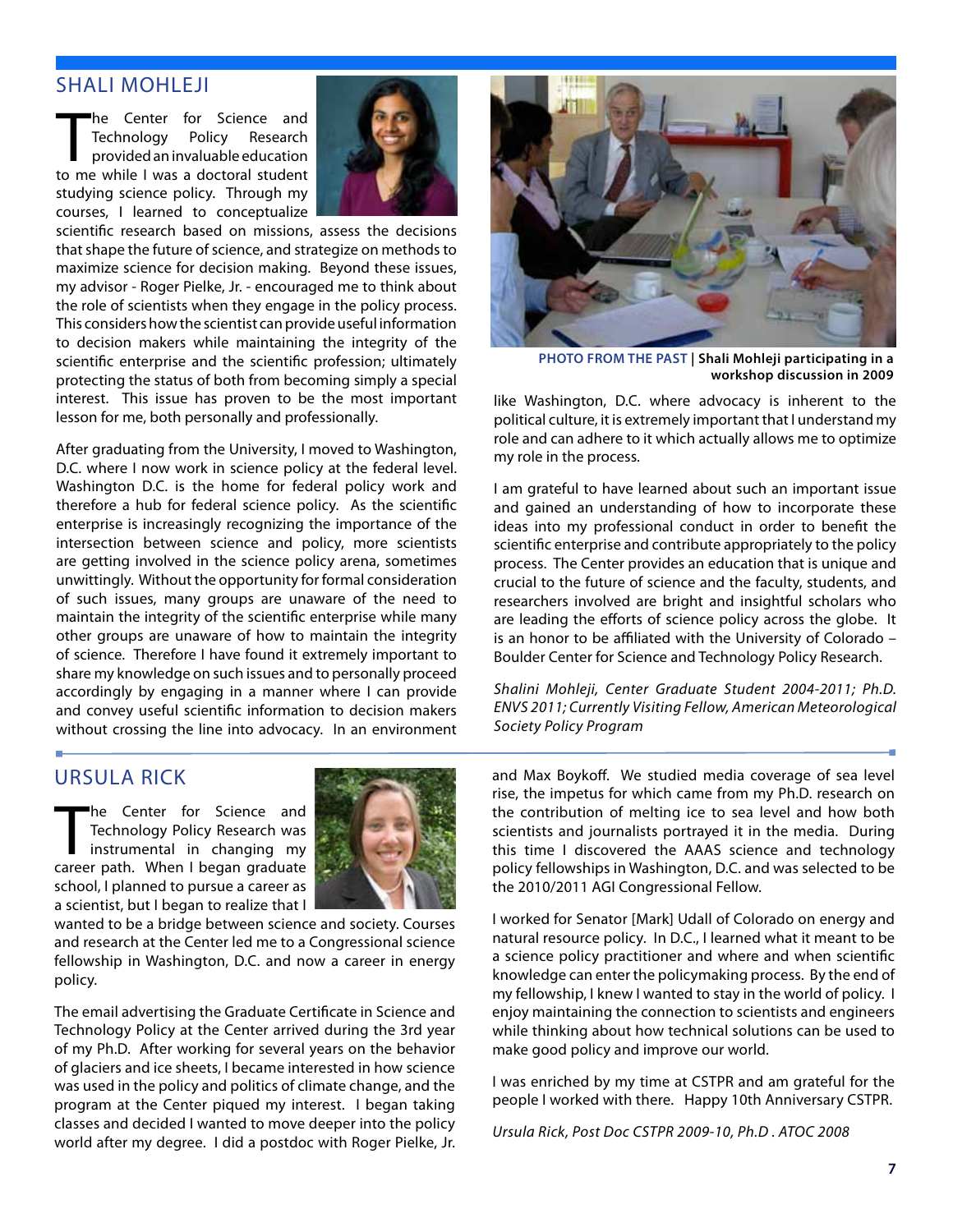## **CENTER NEWS CSTPR 10th Anniversary**

## **SAVE THE DATE: September 27, 2012 CSTPR 10th Anniversary**

The tentative agenda for the CSTPR 10th anniversary celebration is:

9:00 -10:30 am Panel discussion: Extremes: Nature, Society and Policy (Bill Travis, moderator)

10:30– 11:00 am Break

11:00-12:30 pm Panel discussion: Public Engagement in Science and Technology: when the stakes are high and debates are lively (Lisa Dilling and Max Boykoff, moderators)

 $12:30 - 1:30$  pm Lunch on your own

1:30 – 3:00 pm Panel discussion: Usable Science (Elizabeth McNie, moderator)



*Dr. John Holdren*

3:30 – 4:30 pm Panel discussion: Life after CSTPR

7:30 – 9:00 pm Keynote address by Dr. John Holdren, Science Advisor to President Barack Obama

All events will take place in Old Main on the CU-Boulder campus. More up-to-date information will be posted on the CSTPR website (http://sciencepolicy.colorado.edu) closer to the event so please check back.

3:00 - 3:30 pm Break

## **CENTER NEWS Roger Pielke, Jr. Receives GSA Award and Honorary Degree**

Society of America (GSA) Public Service Award. The GSA Public Service Award The GSA Public Service Award was established in 1998 in Society of America (GSA) Public Service Award. The GSA Public Service Award was established in 1998 in honor of Eugene and Carolyn Shoemaker and is awarded for contributions that have materially enhanced the public's understanding of the earth sciences, or significantly served decision-makers in the application of scientific and technical information in public affairs and public policy related to the earth sciences.

In May 2012 Roger Pielke, Jr., received an Honorary Doctor of Philosophy from Linköping University, one of Sweden's top universities that focus on interdisciplinary research and teaching. In awarding the degree Linkoping stated that Roger's "outstanding achievement in interdisciplinary climate research is a bold and refreshing voice in the climate debate. You have taken on public discussions with the IPCC, environmentalists as well as climate sceptics. You are profoundly committed to both use science to critically scrutinize policies and political decisions, and to deeply engage in finding ways of enhancing dialogues between science and policy."



## **CENTER NEWS Jessica Weinkle Awarded Fellowship**

STPR graduate student Jessica<br>Weinkle has been awarded<br>the highly competitive CIRES Weinkle has been awarded the highly competitive CIRES Graduate Research Fellowship Program for fall 2012. Evaluations of the 2012 applications were based on each candidate's academic accomplishments, research plan



and significance, ability to communicate and work independently, letter(s) of recommendation, and the likelihood of future contributions to Earth system science.

Congratulations Roger and Jessica!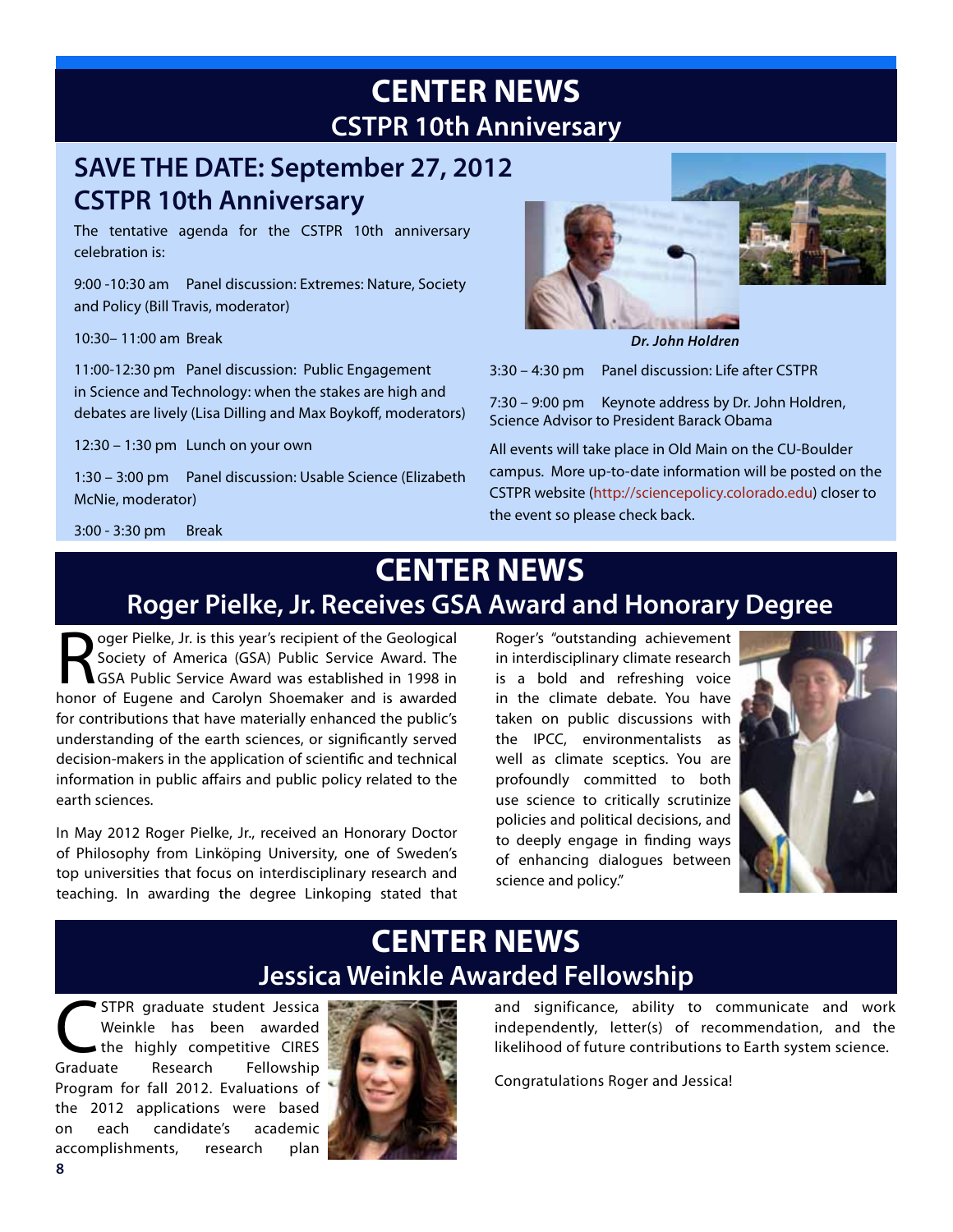## **NEW PUBLICATIONS**

**Boykoff, M. (2012), Climate Change and the Media: The Climate Stories We Tell Ourselves. This Side of the Pond, Cambridge University Press Blog, April 2, http://www.cambridgeblog. org/2012/04/climate-change-and-the-media.**

Excerpt: At the end of this calendar year, misinterpretations of Mesoamerican / Mayan calendars will prove correct and catastrophe will beset humans...Or another cycle will begin: world leaders will again gather – this time in the oasis of Doha – for the ritual dance called international climate negotiations. If the latter scenario plays out,



delegates and leaders will most likely perform their parts while prospects continue to look grim forsubstantive policy action to succeed the Kyoto Protocol, whose authority goes extinct just days later.

As many grope for answers as to how we collectively got here in the year 2012 (or 14th baktun), part of the answer resides in how these issues have been represented in mass media over time.

Therein rests a paradox: as media attention has largely grown over time, rather than providing greater clarity on the issues and possible consensus on ways forward to address them, coverage has contributed to further confusion regarding causes and consequences of climate change, and has catalyzed ongoing contentiousness around questions of what to do about modern climate change… Read more at **http://www.cambridgeblog.org/2012/04/climatechange-and-the-media**.

**Ellenwood, M.S., L. Dilling, and J.B. Milford (2012), Managing United States Public Lands in Response to Climate Change: A View from the Ground Up. Environmental Management, http:// sciencepolicy.colorado.edu/admin/publication\_files/2012.03.pdf.**

Abstract: Federal land managers are faced with the task of balancing multiple uses and goals when making decisions about land use and the activities that occur on public lands. Though climate change is now well recognized by federal agencies and their local land and resource managers, it is not yet clear how issues related to climate change will be



incorporated into on-the-ground decision making within the framework of multiple use objectives. We conducted a case study of a federal land management agency field office, the San Juan Public Lands Center in Durango, CO, U.S.A., to understand from their perspective how decisions are currently made, and how climate change and carbon management are being factored into decision making. We evaluated three major management sectors in which climate change or carbon management may intersect other use goals: forests, biofuels, and grazing. While land managers are aware of climate change and eager to understand more about how it might affect land resources, the incorporation of climate change considerations into everyday decision making is currently quite limited. Climate change istherefore

on the radar screen, but remains a lower priority than other issues. To assist the office in making decisions that are based on sound scientific information, further research is needed into how management activities influence carbon storage and resilience of the landscape under climate change… Read more at **http://sciencepolicy.colorado.edu/admin/ publication\_files/2012.03.pdf**.

**Hale, B. (2011), Fukushima Daiichi, Normal Accidents, and Moral Responsibility: Ethical Questions about Nuclear Energy. Ethics, Policy & Environment 14 (3), December 9, http://sciencepolicy. colorado.edu/admin/publication\_files/2011.33.pdf.**

Excerpt: On March 11, 2011, at 2:46pm Japan Standard Time, an earthquake measuring 9.0 on the Richter scale rumbled off the northeast coast of Japan. Not far from the epicenter of this quake the Fukushima Daiichi nuclear power complex, including three functioning and three offline 'boiling water' reactors, hummed in the towns of Okuma and Futaba, within



the Fukushima Prefecture. At the first detection of tumult, all three operating reactors automatically shut down to protect their cores. Crews scrambled to ensure that all was in order, which it was. For a time.

An hour and five minutes after the initial shockwave, the churning sea let fall a violent tsunami upon the coastline of Japan. In a matter of minutes, thousands of homes and businesses were submerged and compacted by a powerful bulldozer of water, thousands of unsuspecting people were swept out to sea, and the Fukushima Daiichi complex underwent an unfathomably complicated string of natural events and unanticipated challenges. First the plant lost power, as emergency diesel generators were knocked out by the tsunami. Then the batteries used to control steam-driven emergency pumps lost power. Then, the first three reactors began to overheat, oxidizing their protective cladding and partially melting their radioactive cores, producing hydrogen. As this happened, the explosive hydrogen did what explosive hydrogen in a tight, hostile environment is given to do… Read more at **http://sciencepolicy.colorado. edu/admin/publication\_files/2011.33.pdf**.

**Kates, R.W., W.R. Travis, and T.J. Wilbanks (2012). Transformational Adaptation When Incremental Adaptations to Climate Change Are Insufficient. Proceedings of the National Academy of Sciences 109 (19) 7156-7161, http://sciencepolicy.colorado.edu/ admin/publication\_files/2012.06.pdf.**

Abstract: All human–environment systems adapt to climate and its natural variation. Adaptation to human-induced change in climate has largely been envisioned as increments of these adaptations intended to avoid disruptions of systems at their current locations. In some places, for some systems, however, vulnerabilities and



risks may be so sizeable that they require transformational rather than incremental adaptations. Three classes of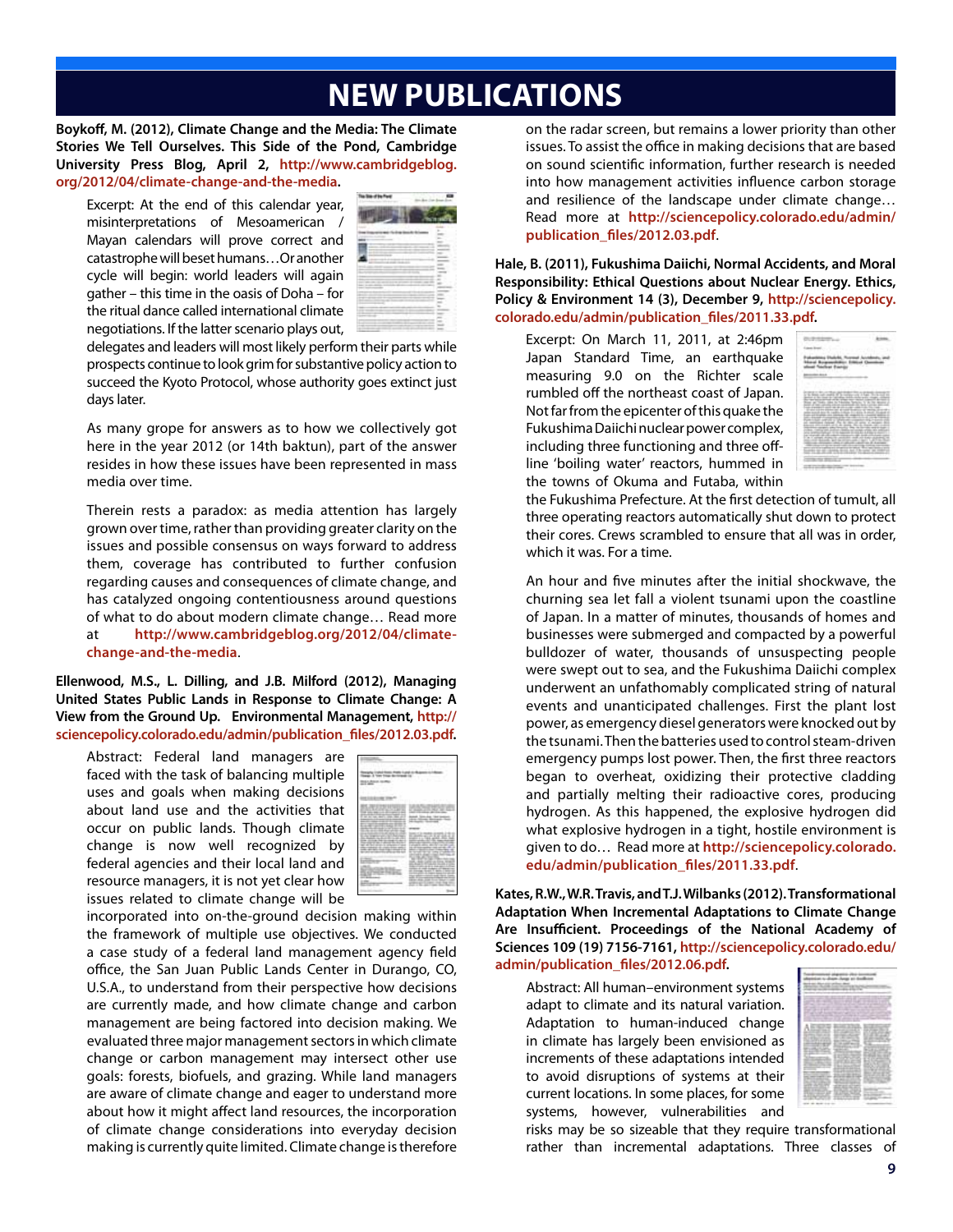transformational adaptations are those that are adopted at a much larger scale, that are truly new to a particular region or resource system, and that transform places and shift locations. We illustrate these with examples drawn from Africa, Europe, and North America. Two conditions set the stage for transformational adaptation to climate change: large vulnerability in certain regions, populations, or resource systems; and severe climate change that overwhelms even robust human use systems. However, anticipatory transformational adaptation may be difficult to implement because of uncertainties about climate change risks and adaptation benefits, the high costs of transformational actions, and institutional and behavioral actions that tend to maintain existing resource systems and policies. Implementing transformational adaptation requires effort to initiate it and then to sustain the effort over time. In initiating transformational adaptation focusing events and multiple stresses are important, combined with local leadership. In sustaining transformational adaptation, it seems likely that supportive social contexts and the availability of acceptable options and resources for actions are key enabling factors. Early steps would include incorporating transformation adaptation into risk management and initiating research to expand the menu of innovative transformational adaptations... Read more at **http://sciencepolicy.colorado.edu/ admin/publication\_files/2012.06.pdf**.

**McNeeley, S., L. Dilling, et al. (2012), Catalyzing Frontiers in Water-Climate-Society Research: A View from Early Career Scientists and Junior Faculty. Bulletin of the American Meteorological Society 93 (4) 477-484, April, http://sciencepolicy.colorado.edu/ admin/publication\_files/2012.05.pdf.** IN BOX

Excerpt: Changes in the availability and distribution of water have substantial effects on humans and the ecosystems upon which we depend. While we have always experienced variability in the availability of water across a variety of time scales, anthropogenic climate change will likely bring substantial additional effects



on water cycles and water resource management, such as changes in timing, amount, and patterns of precipitation; decreasing snow packs; enhanced droughts; and more frequent and intense floods and storms, among others. The scientific community faces the challenge of helping societies plan for climate and water uncertainties in the context of complex and changing socio-environmental processes such as multiple and competing water demands, population growth, land-use changes, and energy extraction and production. Meeting this challenge requires utilizing the strengths of diverse disciplines and working in synergistic collaboration with key stakeholders.

In the spirit of this effort, a group of 27 junior faculty and early-career scientists, composed of social scientists, atmospheric scientists, and hydrologists, met in Boulder, Colorado, in July 2010 for a Junior Faculty Forum sponsored by NCAR (http://www.asp.ucar.edu/ecsa/jff/jff10.php). Expert presentations and discussionsfocused on adaptation of human societies and water systems to climate change. In this article, the members of this group present a synthesis

of our ideas and recommendations for catalyzing scientific frontiers in use-inspired water–climate–society research... Read more at **http://sciencepolicy.colorado.edu/admin/ publication\_files/2012.05.pdf**.

**Pielke, Jr., R. A. (2012), Chief Scientists Are Not Superheroes. Research Fortnight, March 2, http://exquisitelife. researchresearch.com/exquisite\_life/2012/03/chief-scientistsare-not-superheroes.html.**

**Pielke, Jr., R. A. (2012), Guest opinion: The Enduring Importance of Higher Education. Daily Camera March 3, http://www. dailycamera.com/guestopinion/ci\_20082061.**

**Pielke, Jr., R.A., 2012. The Great American Manufacturing Battle, Bridges, Vol. 33, May 25, http://sciencepolicy.colorado. edu/admin/publication\_files/2012.07.pdf.**

Excerpt: Currently, politicians, academics, and pundits in the United States are arguing over the need for and consequences of innovation in the 21st century economy. One important part of this debate involves the role of manufacturing in employment and economic growth, and the degree to which public policy should focus on

|                        |        |     | <b>PORTA</b> |  |
|------------------------|--------|-----|--------------|--|
|                        |        | ___ |              |  |
|                        | angnan |     |              |  |
| 15.03<br><b>TENNIS</b> |        |     |              |  |
|                        |        |     |              |  |
|                        | Ħ      |     |              |  |

treating manufacturing as a "special sector" that deserves targeted government support. In this column, I'll provide a bit of an overview of this debate and some historical data on the role of manufacturing in the economy... Read more at **http:// sciencepolicy.colorado.edu/admin/publication\_files/2012.07.pdf**.

#### **Pielke, Jr., R. A. (2012), Post-Normal Science in a German Landscape. Nature and Culture 7 (2) 196-212, http://sciencepolicy.colorado. edu/admin/publication\_files/2012.12.pdf.**

Abstract: This essay explores the management and creation of ignorance via an exploration of the landscape of eastern Germany, which has seen profound social, political, and technological changes over the past several decades. Like in many places around the world decision makers in

| .<br>$\mathcal{C}^{\mathcal{A}}$                | a is those on<br>Ŧ                             |   |
|-------------------------------------------------|------------------------------------------------|---|
| -                                               | $\cdots$                                       |   |
| ٠                                               | ۰<br>÷                                         |   |
| ۰                                               | <b>THE CONTRACT COMMUNITY OF REAL PROPERTY</b> | . |
| ٠<br><b>ALCOHOL:</b><br>Consul of National<br>i | ---<br>1.50                                    |   |
|                                                 | -                                              |   |
|                                                 | <b>And State Co.</b>                           |   |
|                                                 | To all the control<br>Married Car<br>٠         |   |

eastern Germany are seeking to reach a future state where seemingly conflicting outcomes related to the economy and the environment are simultaneously realized. The management of ignorance is an important but often overlooked consideration in decision making that the concept of "post-normal science" places into our focus of attention. Read more at: **http://sciencepolicy.colorado. edu/admin/publication\_files/2012.12.pdf.**

**Pielke, Jr., R.A. (2012), Why is Support for Climate Action Dropping? The Interpreter, Lowy Institute for International Policy, June 13, http://www.lowyinterpreter.org/post/2012/06/13/Whyis-support-for-climate-action-dropping.aspx.**

Excerpt: The 2012 Lowy Poll shows that only 36% of those surveyed agreed with the statement that 'Global warming is a serious and pressing problem. We should begin taking steps now even if this involves significant costs.' Back in 2006, one year before Kevin Rudd elevated the

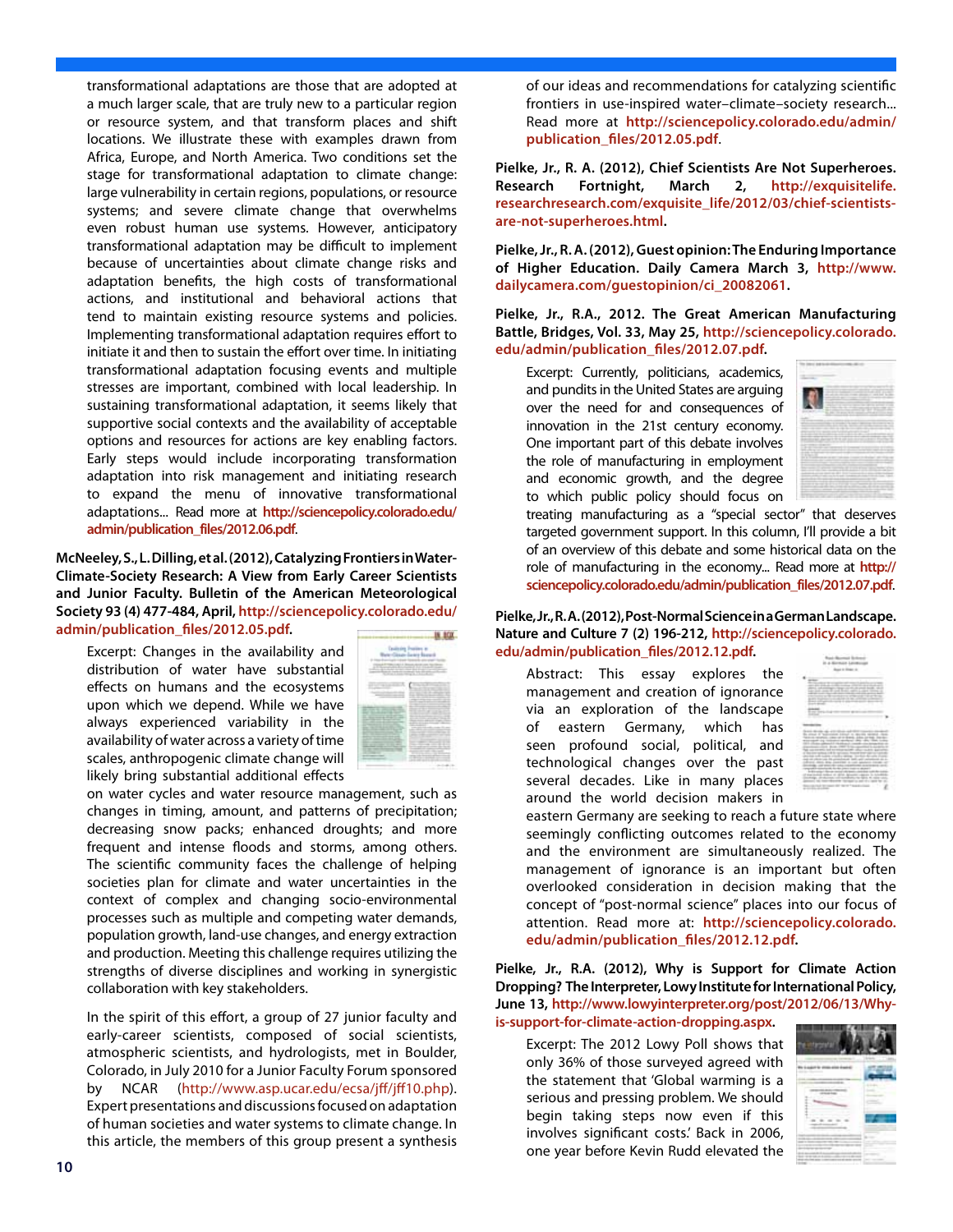climate issue to national and international prominence, 68% of those surveyed agreed with that same statement, almost twice as many.

But have Australians really gone cold on climate change? The 2012 Lowy Poll shows that 55% surveyed say that their concern about climate change is unchanged since debate on the issue began in Australia, while 38% report being more concerned... Read more at **http://www.lowyinterpreter. org/post/2012/06/13/Why-is-support-for-climate-actiondropping.aspx**.

**Simmons, K., D. Sutter, R.A. Pielke, Jr., (2011), Blown Away: Monetary and Human Impacts of the 2011 U.S. Tornadoes. Chapter 8 in: Extreme events and insurance: 2011 anus horribilis, The Geneva Reports: Risk and Insurance Research (eds.) C. Courbage and W.R. Stahel, http://sciencepolicy.colorado.edu/**

## **Center Presentations**

### **Max Boykoff**

Who speaks for climate? Making sense of media reporting on climate change. INSTAAR Noon Seminar, March 19, 2012, Boulder, CO.

Visualizing Climate Change: International<br>Perspectives on Adaptation and Perspectives on Adaptation and<br>Mitigation. Eco-Images: Altering Eco-Images: Altering Environmental Discussions and Political Landscapes, April 18, 2012, Munich.

(with Lisa Dilling), Climate Change Session. 2012 World Renewable Energy Forum, May 15, 2012, Denver, CO.

Rhetoric of Climate Change Deniers. CU Boulder Program for Writing and Rhetoric Seminar, May 16, 2012, Boulder, CO.

#### **Meaghan Daly**

The dynamics of vulnerability: Why adapting to climate variability may not always prepare us for climate change. Poster presentation. Climate Adaptation Futures, Second International Climate Change Adaptation Conference, May 29- 31, 2012, Tucson, AZ.

#### **Lisa Dilling**

Climate Adaptation Barriers and

Opportunities in the United States: A Focus on Policy and Decision Making at the Sub-National Scale. Poster presentation. Planet Under Pressure Conference, March 26-29, 2012, London.

Local adaptation strategies: Perceptions and responses to hazards by municipalities in Colorado, Wyoming and Utah. Scales, Frameworks and Metrics conference, ICARUS III, May 18-20, 2012, New York.

(with Meaghan Daly), The Dynamics of Vulnerability: Why Adapting to Climate Variability May not Always Prepare Us for Climate Change. Scales, Frameworks and Metrics conference, ICARUS III, May 18- 20, 2012, New York.

Evaluating Success in Climate Adaptation Science and Practice panel, and Successful Adaptation to Climate Change: Linking Science and Policy in a Rapidly Changing World panel. Climate Adaptation Futures, Second International Climate Change Adaptation Conference, May 29-31, 2012, Tucson, AZ.

#### **Roger Pielke, Jr.**

Knowledge production for sustainable development workshop. Maastricht University, April 12-13, 2012, Netherlands.

Lessons from 50 Years of Science Advice

#### **admin/publication\_files/2012.01.pdf.**

Excerpt: As 2011 began, the big news in the American sports world was the showdown between Auburn and Oregon for the national championship in college football. The big political story was the Tea Party, which had just helped Republicans regain control of the U.S. House of Representatives. In Hollywood, speculation was rife on who would win



an Oscar. In other words, 2011 began as most years do. No one foresaw that the first five months of the year would reset the expectations of meteorologists, insurance companies, and the public regarding the toll tornadoes can impose on the U.S. today… Read more at **http://sciencepolicy.colorado. edu/admin/publication\_files/2012.01.pdf**.



*Lisa Dilling (left) presenting poster at Planet Under Pressure Conference, March 2012*

to the US President. Berlin-Brandenburg Academy of Sciences and Humanities, April 17, 2012, Berlin.

#### **Bill Travis**

Extreme events: Pacemakers of adaptation? Climate Adaptation Futures, Second International Climate Change Adaptation Conference, May 29-31, 2012, Tucson, AZ.



## **CSTPR MULTIMEDIA**

Roger Pielke, Jr., discusses how we can understand the role of scientists and policy makers - particularly on the issue of climate change. Following the lecture Sam Roggeveen interviewed Prof. Pielke on the interplay between scientists and policy makers in the context of the current climate change debate. February 7, 2012, Lowy Lecture Series. Watch here: **http://vimeo.com/38008324**.

For more CSTPR multimedia (video, audio and photo) visit: **http:// sciencepolicy.colorado.edu/news/multimedia**.